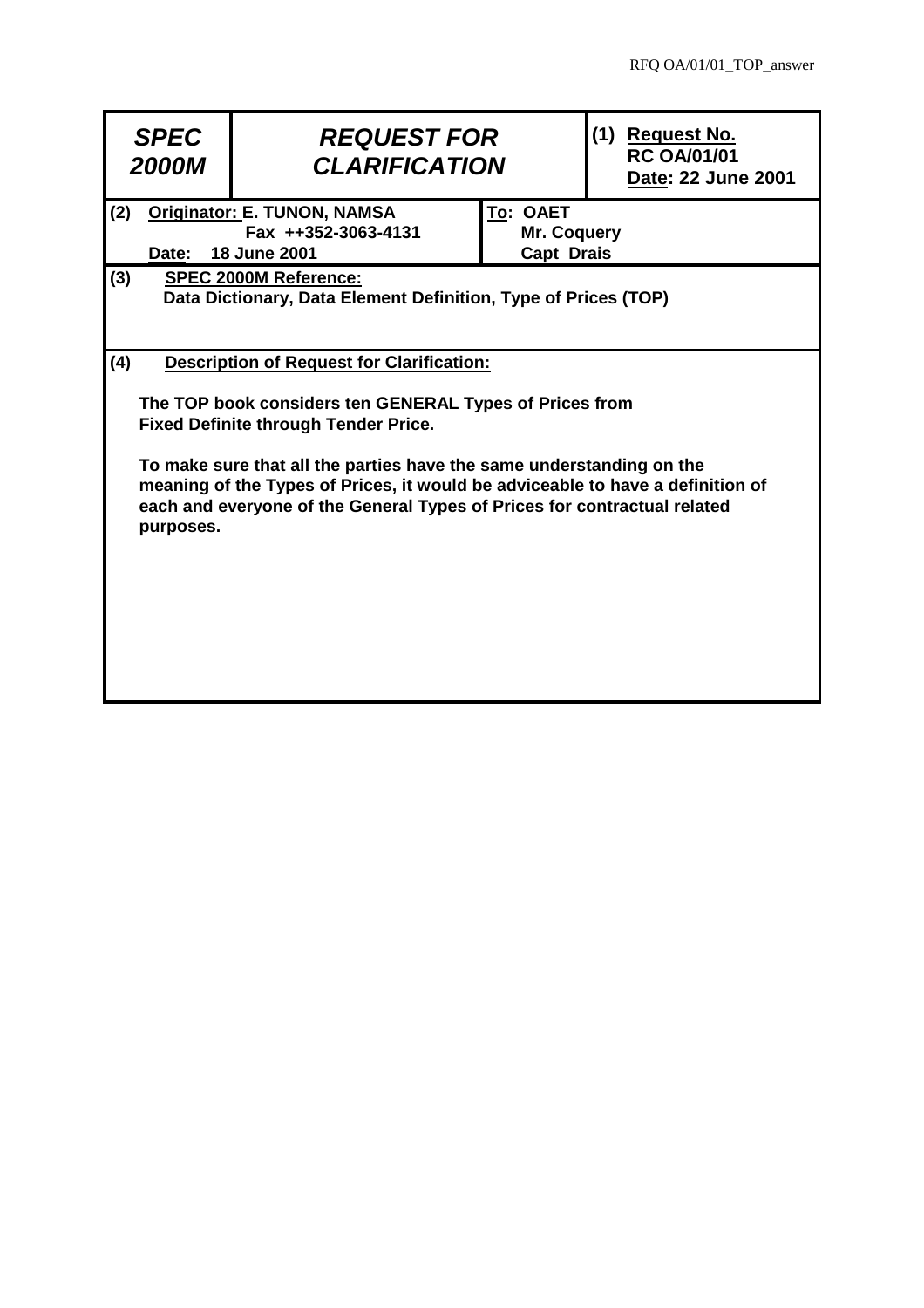| (5)<br>Answer Provided: 29 June 2001, J.Drais, GAF, MilCochair OAET                                                                                                                                                                                                             |                                                                                            |  |  |  |
|---------------------------------------------------------------------------------------------------------------------------------------------------------------------------------------------------------------------------------------------------------------------------------|--------------------------------------------------------------------------------------------|--|--|--|
| This answer consists of one definition proposal and two further comments on the<br>issue. Please consider that the definition proposal can only be a support to give<br>a deeper imagination of the TOPs, at this stage it is not a binding part of AECMA<br><b>Spec 2000M.</b> |                                                                                            |  |  |  |
| In comment 2 and 3 you will find arguments which might help to<br>understand why project specific negotiations have to be made before starting<br>to make use of TEI: TOP in a support/procurement system.                                                                      |                                                                                            |  |  |  |
| comment 1, definition proposal (Trevor Shattock)                                                                                                                                                                                                                                |                                                                                            |  |  |  |
| 01 - Fixed Definite                                                                                                                                                                                                                                                             | Price fixed over the life of a contract                                                    |  |  |  |
| 02 - Firm                                                                                                                                                                                                                                                                       | Price fixed over a specified time period in a contract (e.g.<br>may increase year on year) |  |  |  |
| 03 - Maximum                                                                                                                                                                                                                                                                    | Price will not be exceeded                                                                 |  |  |  |
| 04 - Provisional                                                                                                                                                                                                                                                                | Price requiring further revision                                                           |  |  |  |
| 05 - Not Available                                                                                                                                                                                                                                                              | No price capable of being used                                                             |  |  |  |
| 06 - Indicative Estimate                                                                                                                                                                                                                                                        | Price gives an indication of the likely final price                                        |  |  |  |
| 07 - Available on Quotation                                                                                                                                                                                                                                                     | Price will be provided on request                                                          |  |  |  |
| 08 - Cost Reimbursement                                                                                                                                                                                                                                                         | Price will be refunded                                                                     |  |  |  |
| 09 - Market Price                                                                                                                                                                                                                                                               | Prevailing price under ordinary conditions                                                 |  |  |  |
| 10 - Tender Price                                                                                                                                                                                                                                                               | Prices quoted in response to an Invitation to Tender                                       |  |  |  |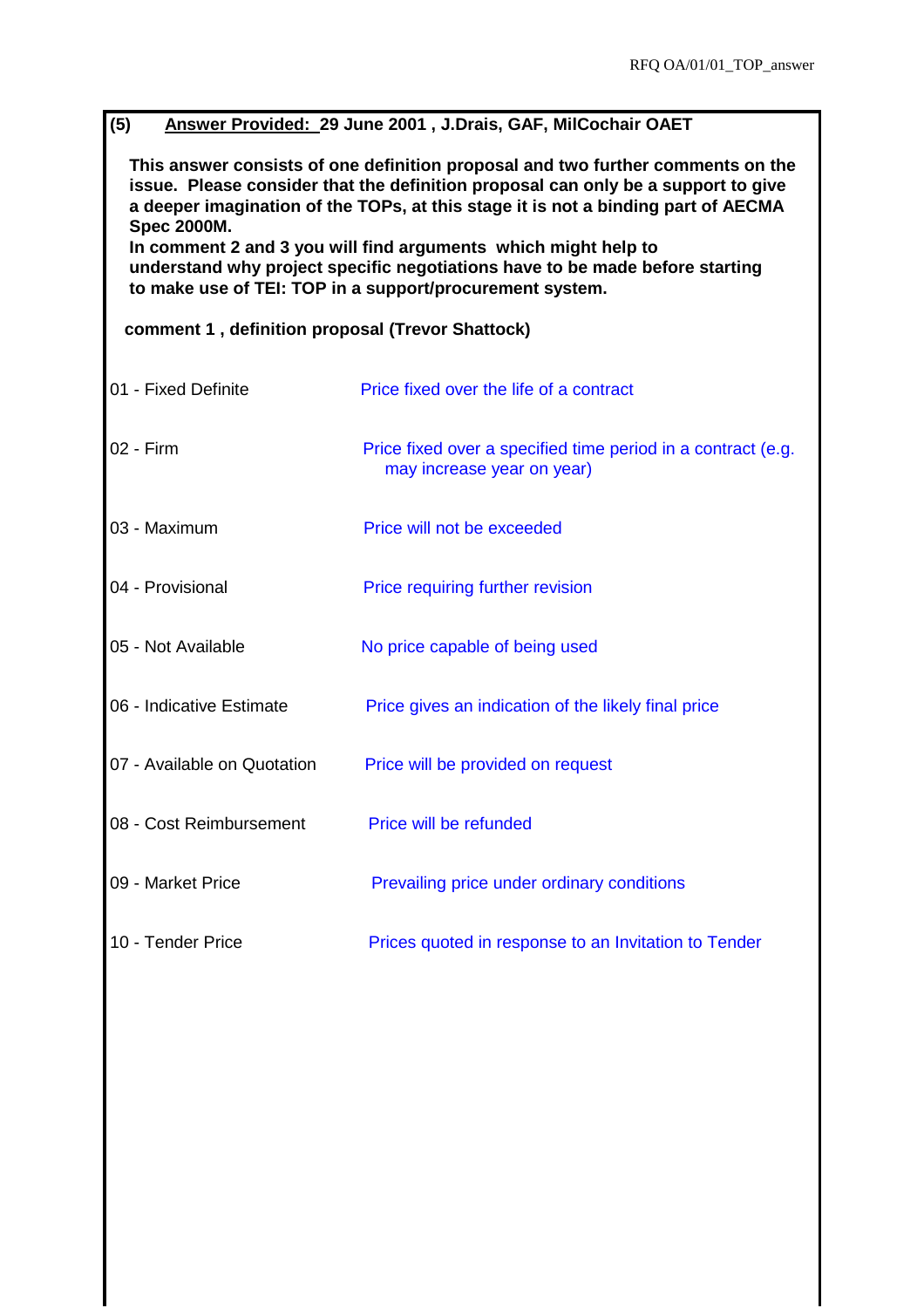comment 2 (Dr. Ute Müller):

There have been questions to this respect previously in the TORNADO project. It turned out however, that there exist slightly different national legal wordings for the various Types of Price, although the general interpretation is similar. It would have been very difficult to find a joint wording acceptable for all Nations.

Therefore only the TOPs to be used in the project were explicitly mentioned in the project guidelines (EPS SSP) together with the rules for invoicing. (E.g. it was agreed that in addition to TOP 01 the TOP 04 "provisional" would be used in the TORNADO project for Price Lists and Invoices. In EPS SSP it is defined that "04" has for German Industry the legal meaning of a maximum price (which can only be lower in fix price agreement), whilst for UK industry it is a provisional price which could be higher or lower when ultimately the fix price is agreed.

Similar interpretations/rules have to be set up for all projects using AECMA Spec. 2000M TOPs depending on the involved Nations and stipulations of the Prime Contracts. AECMA Spec. 2000M cannot overrule or replace the wording of existing National commercial legislation.

\*\*\*\*\*\*\*\*\*\*\*\*\*\*\*\*\*\*\*\*\*\*\*\*\*\*\*\*\*\*\*\*\*\*\*\*\*\*\*\*\*\*\*\*\*\*\*\*\*\*\*\*\*\*\*\*\*\*\*\*\*\*\*\*\*\*\*\*\*\*\*\*\*\*\*\*\*\*\*\*\*\*\*\*\*\*\*\*\*\*\*\*\*

comment 3 + definition from EPS project (Patrick Tranter)

I believe that definitions of type of price should remain omitted from the Spec, and that they should be defined only within the specific equipment projects/programmes. My experience is that pricing rules are so varied between nations that, although standard definitions would seem logical in order that everyone has the same understanding, in practice this is, currently at least, unlikely to occur. A current example may help to illustrate my point:

The pricing aspects of the re-provisioning conference (RPC) procedure within Tornado logistics are currently the subject of much debate, and the 3 NPAs involved are in protracted discussions about which types of price are desirable, practical and realistic - needless to say, they each have a different view, and even a different interpretation of the various TOPs! These TOPs were supposedly agreed at project level, and are still causing problems, so to impose definitions at Spec level, whilst desirable, would be unachievable without very lengthy debate.

I am sure you have access to EPS SSPs, but for completeness, I attach an extract showing the EPS-adopted definitions of the 7 TOPs used in EPS, which cause so much confusion, discussion and debate! I feel sure you will get a comprehensive response from BWB, but we must be careful not to accept any definitions into the Spec which reflect the views/position/rules of one particular nation, which may produce constraints on other nations in other projects.

Price types held within CADPS (EPS)

- 06 Indicative Estimate Unit Price. This is an initial figure with no contractual significance which may or may not be exceeded in the final event. This estimate would precede a fixed price and may be used for commitment control purposes.